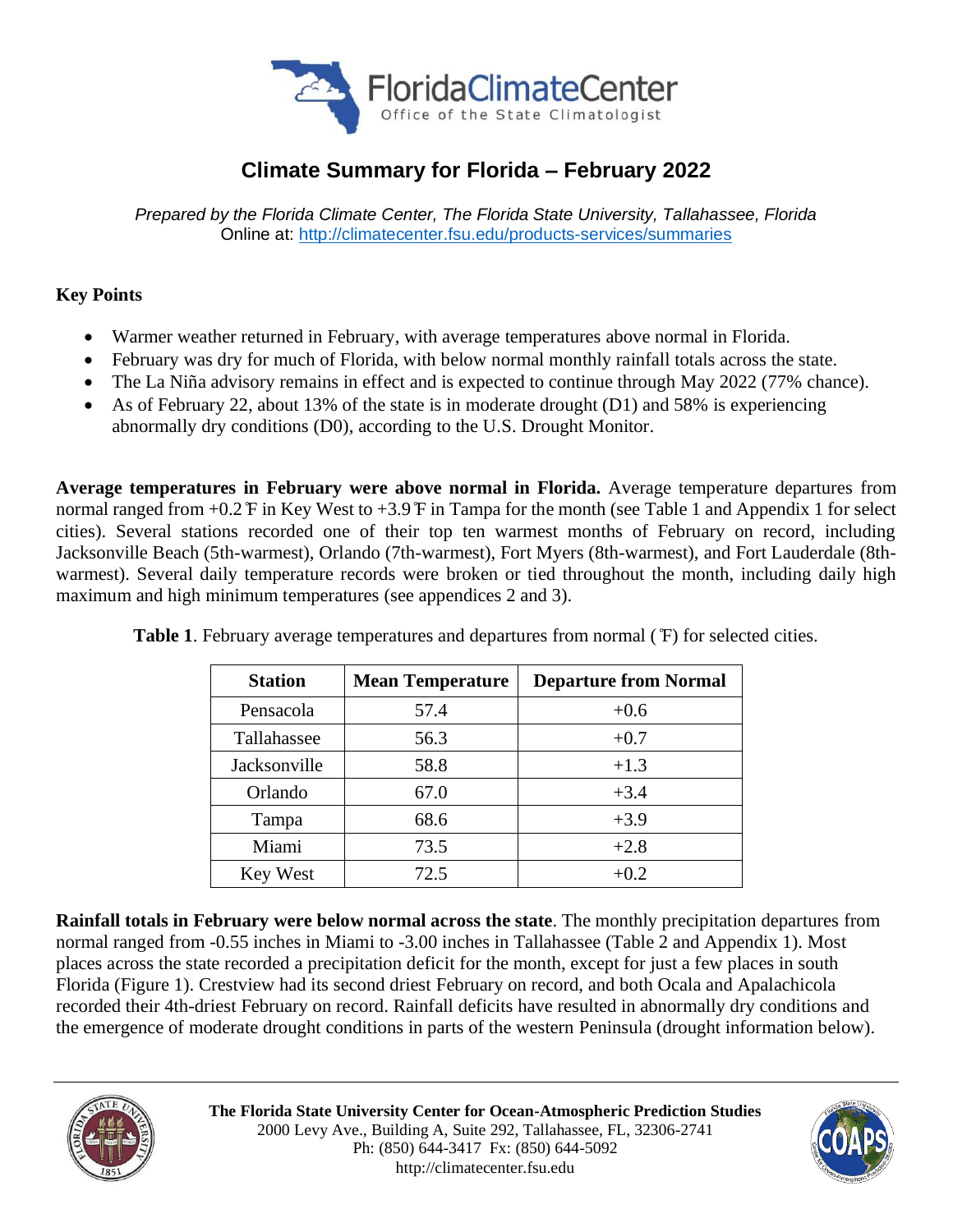| <b>Station</b> | <b>Total Rainfall</b> | <b>Departure from Normal</b> |
|----------------|-----------------------|------------------------------|
| Pensacola      | 2.78                  | $-1.99$                      |
| Tallahassee    | 1.28                  | $-3.00$                      |
| Jacksonville   | 2.09                  | $-0.77$                      |
| Orlando        | 0.71                  | $-1.33$                      |
| Tampa          | 0.62                  | $-2.00$                      |
| Miami          | 1.60                  | $-0.55$                      |
| Key West       | 1.35                  | $-0.19$                      |

**Table 2**. February precipitation totals and departures from normal (inches) for selected cities.

**Figure 1.** A graphical depiction of the monthly rainfall departure from normal (in inches) for February (courtesy of NOAA).



#### **La Niña Advisory Continues.**

La Niña conditions, the cool phase of the ENSO climate pattern, continued in the tropical Pacific Ocean in February. Below-average sea surface temperatures weakened during January, but most of the weekly ENSO indices remained between -0.5 ̊C and -1.0 ̊C. Overall, the coupled ocean-atmosphere system reflected a weakening La Niña. According to the latest official NWS update, La Niña is likely to continue into the Northern Hemisphere spring, with a 77% chance of persisting through May 2022. It is likely to then transition to ENSOneutral in late spring or summer (56% chance during May-July 2022).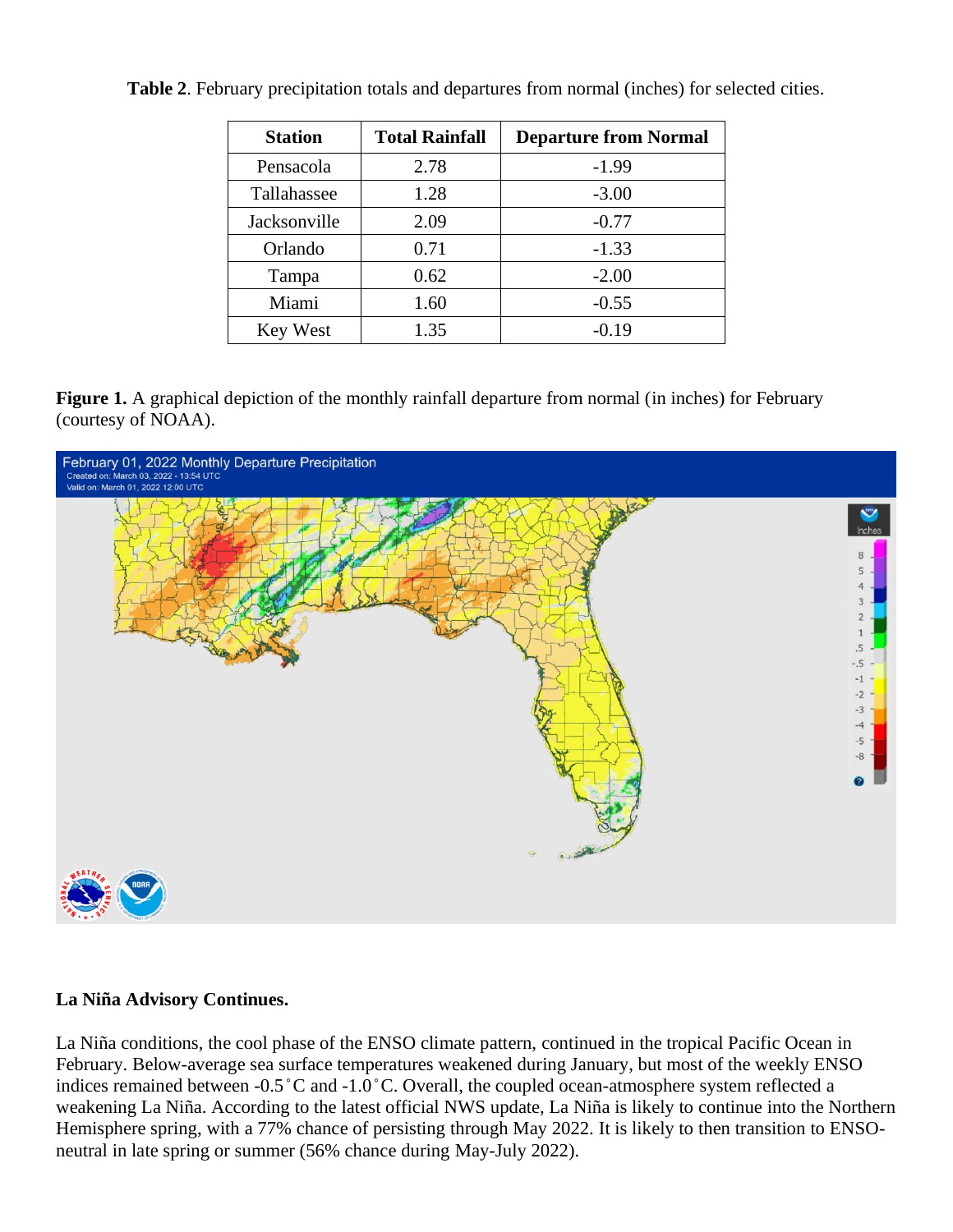#### **Hazardous Weather Events in February.**

According to the Local Storm Reports issued by the local National Weather Service offices serving Florida, there were 21 individual local reports of hazardous weather events recorded across the state during the month of February 2022 (see Table 4 for a breakdown by event type). Though there were few severe weather events during the month, several fatalities occurred. Strong rip currents at Fort Lauderdale Beach led to two injuries and one fatality on the 7th. Later in the month, dense fog led to three fatalities resulting from two car accidents in Flagler County on the 25th.

**Table 4.** Breakdown of storm reports submitted in Florida during the month of February (compiled from Iowa State University/Iowa Environmental Mesonet).

| <b>Report Type</b>              | <b>Number of Reports</b> |
|---------------------------------|--------------------------|
| Flash Flood                     |                          |
| Heavy Rain                      |                          |
| Dense Fog                       |                          |
| Marine Thunderstorm Wind        | 3                        |
| Non-Thunderstorm Wind Gust      | 10                       |
| Non-Thunderstorm Wind Damage    |                          |
| Tornado/Waterspout/Funnel Cloud | 0/1/0                    |
| <b>Thunderstorm Wind Damage</b> |                          |
| Thunderstorm Wind Gust          |                          |
| <b>Rip Currents</b>             |                          |

## **Drought-Related Impacts.**

By mid-February, abnormally dry conditions (D0) were affecting 53% of the state, according to the U.S. Drought Monitor. Affected areas included the central and western Panhandle and Big Bend regions, as well as much of northern and western Florida. This was an increase from 17% of the state in abnormally dry conditions and 1.4% of the western Panhandle in moderate drought at the beginning of the month. Near the end of the month, moderate drought (D1) emerged across the north-west portions of the Peninsula and re-emerged in the extreme western Panhandle (13% area total), while 58% of the state was abnormally dry (Figure 2).

As of February 28, the Lake Okeechobee water level was 14.58 ft. above sea level (Feet-NGVD29**)**, which is about average for this time of the year. The water level remained above average but declined throughout the month. At the first of the month, the water level was around 14.91 ft. above sea level.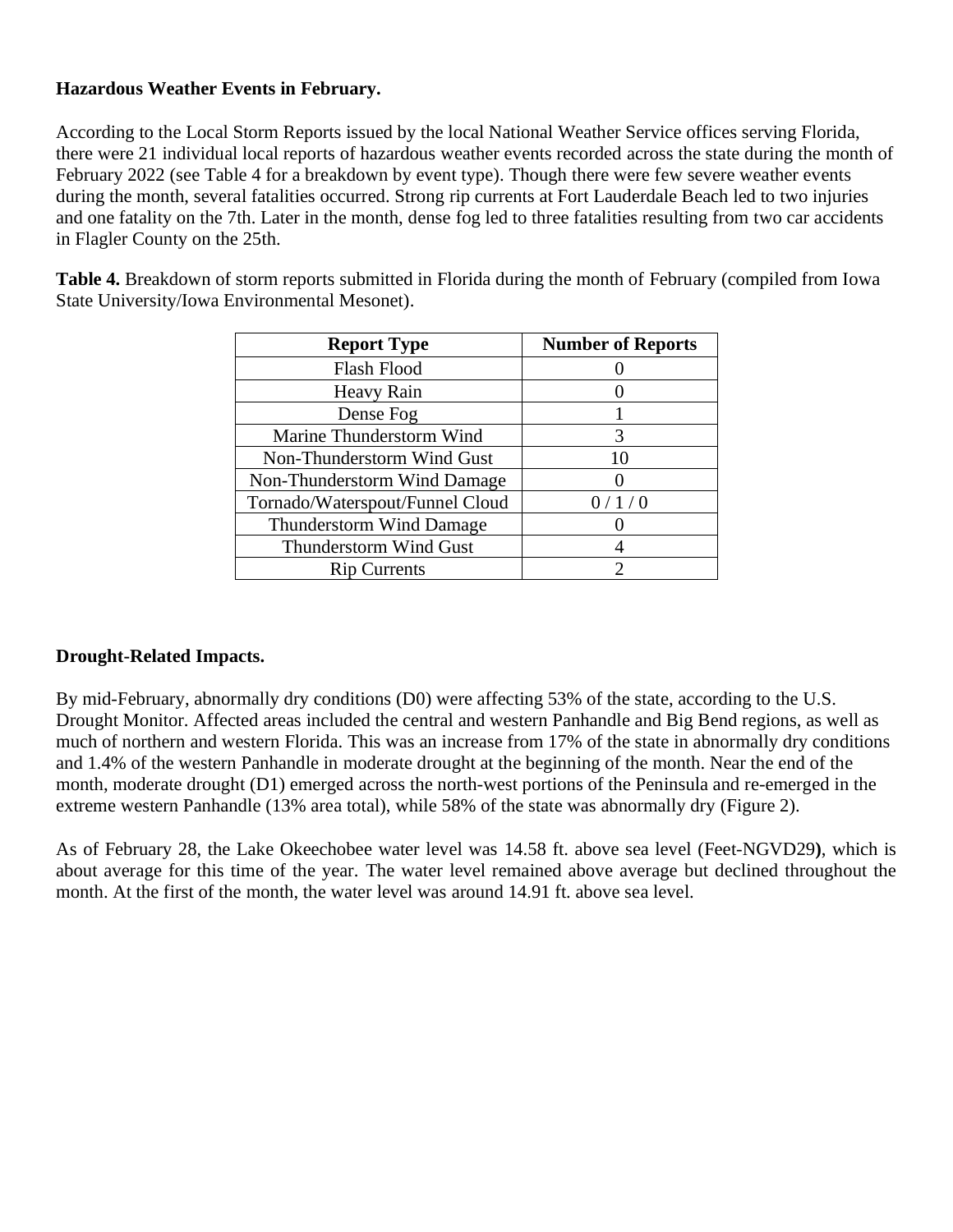

#### **Agriculture-Related Impacts.**

During the month of February, damage to crops and pasture were seen early in the month due to frosts. Pasture conditions were degraded to mostly poor and fair conditions. However, cattle remained in mostly good condition due to supplemental feedings. Sugarcane crop exhibited signs of leaf burn. Strawberry harvest continued, and several citrus and vegetable crops were marketed including white and red grapefruit, tangerines, tomatoes, peppers, eggplant, sweet corn, green beans, avocadoes, and others. For more information, consult the Crop Progress – [State Stories,](https://usda.library.cornell.edu/concern/publications/fq977t77k) which are produced monthly December through March.

| Appendix 1. Additional February departures from normal data for select Florida locations (source: NWS). |  |  |  |
|---------------------------------------------------------------------------------------------------------|--|--|--|
|                                                                                                         |  |  |  |

| <b>Station</b>  | Average<br>Temperature (°F) | <b>Departure from</b><br>Normal (°F) | <b>Total Rainfall (in.)</b> | <b>Departure from</b><br>Normal (in.) |
|-----------------|-----------------------------|--------------------------------------|-----------------------------|---------------------------------------|
| Gainesville     | 60.3                        | $+1.9$                               | 1.56                        | $-1.11$                               |
| Sarasota        | 66.4                        | $+1.6$                               | 0.71                        | $-1.21$                               |
| Melbourne       | 66.2                        | $+0.8$                               | 0.79                        | $-1.19$                               |
| Fort Myers      | 71.1                        | $+3.8$                               | 0.48                        | $-1.30$                               |
| West Palm Beach | 72.1                        | $+3.7$                               | 1.97                        | $-0.66$                               |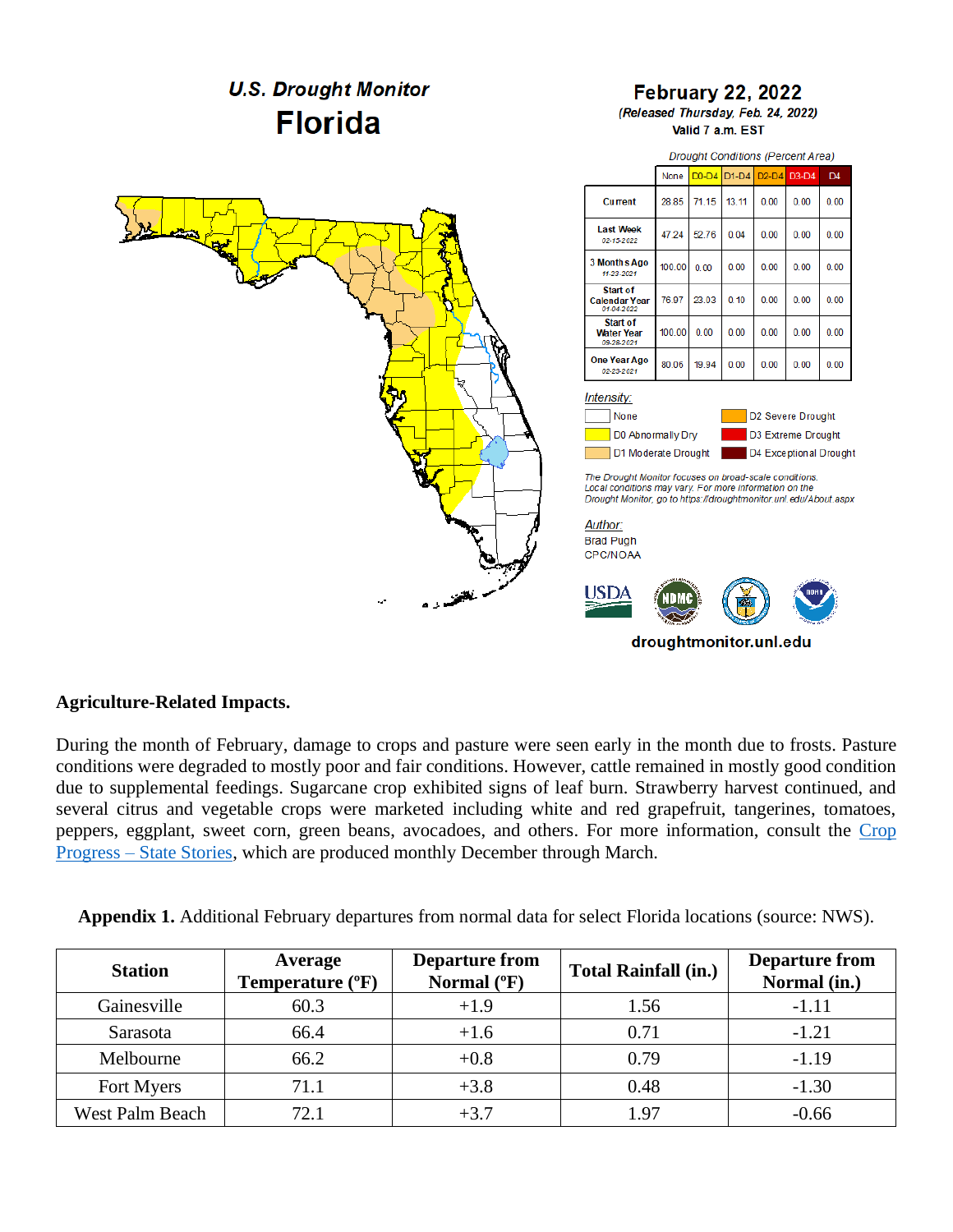### **Appendix 2.** Select daily record high maximum temperatures broken or tied during February (compiled from NOAA).

| <b>Location</b>       | <b>Date</b>    | Record (°F) | <b>Broken/Tied</b> | Last       |
|-----------------------|----------------|-------------|--------------------|------------|
| Tampa                 | 3              | 85          | <b>Broken</b>      | 84 in 2016 |
| Gainesville           | 4              | 83          | <b>Broken</b>      | 82 in 2014 |
| Orlando               | $\overline{4}$ | 87          | <b>Broken</b>      | 86 in 2014 |
| Key West              | 4              | 85          | <b>Broken</b>      | 83 in 2020 |
| Lakeland              | $\overline{4}$ | 86          | <b>Broken</b>      | 85 in 1989 |
| Clermont              | 5              | 87          | <b>Broken</b>      | 86 in 2014 |
| Jacksonville Beach    | 5              | 82          | <b>Broken</b>      | 80 in 1997 |
| Key West              | 8              | 86          | <b>Broken</b>      | 83 in 2014 |
| Tampa                 | 16             | 84          | Tied               | 84 in 1989 |
| <b>Tarpon Springs</b> | 17             | 85          | Tied               | 85 in 2019 |
| Tampa                 | 17             | 86          | <b>Broken</b>      | 83 in 1995 |
| Clermont              | 18             | 88          | Tied               | 88 in 2019 |
| Perry                 | 18             | 83          | <b>Broken</b>      | 82 in 1995 |
| Orlando               | 18             | 87          | Tied               | 87 in 2021 |
| <b>Tarpon Springs</b> | 22             | 87          | <b>Broken</b>      | 86 in 1997 |
| Key West              | 22             | 86          | <b>Broken</b>      | 85 in 2019 |
| Fort Myers            | 23             | 89          | Tied               | 89 in 1962 |
| Tallahassee           | 23             | 83          | Tied               | 83 in 2019 |
| Tampa                 | 24             | 86          | <b>Broken</b>      | 85 in 2001 |
| Key West              | 24             | 88          | <b>Broken</b>      | 86 in 2019 |
| Jacksonville Beach    | 25             | 87          | <b>Broken</b>      | 82 in 2017 |
| Miles City            | 25             | 88          | Tied               | 88 in 2018 |
| Gainesville           | 25             | 87          | <b>Broken</b>      | 85 in 2018 |
| Daytona Beach         | 25             | 87          | <b>Broken</b>      | 86 in 2001 |
| Fort Myers            | 26             | 89          | <b>Broken</b>      | 87 in 1971 |

**Appendix 3.** Select daily record high minimum temperatures broken or tied during February (compiled from NOAA).

| Location           | Date | Record $(^{\circ}F)$ | <b>Broken/Tied</b> | Last       |
|--------------------|------|----------------------|--------------------|------------|
| Jacksonville Beach | 4    | 68                   | <b>Broken</b>      | 64 in 1990 |
| Quincy             | 4    | 64                   | <b>Broken</b>      | 61 in 2014 |
| Wewahitchka        | 4    | 65                   | <b>Broken</b>      | 64 in 1990 |
| Key West           | 4    | 77                   | <b>Broken</b>      | 76 in 2014 |
| <b>Fort Pierce</b> | 17   | 69                   | Tied               | 69 in 1981 |
| <b>Stuart</b>      | 17   | 70                   | Tied               | 70 in 1984 |
| Miami              | 17   | 72                   | Tied               | 72 in 2021 |
| Key West           | 17   | 76                   | Tied               | 76 in 1975 |
| Daytona Beach      | 18   | 67                   | <b>Broken</b>      | 66 in 2019 |
| Mayport            | 18   | 63                   | <b>Broken</b>      | 62 in 2019 |
| Orlando            | 18   | 68                   | <b>Broken</b>      | 65 in 2021 |
| Daytona Beach      | 18   | 69                   | <b>Broken</b>      | 66 in 1990 |
| Orlando            | 18   | 70                   | <b>Broken</b>      | 67 in 2019 |
| Jacksonville       | 18   | 66                   | <b>Broken</b>      | 65 in 2019 |